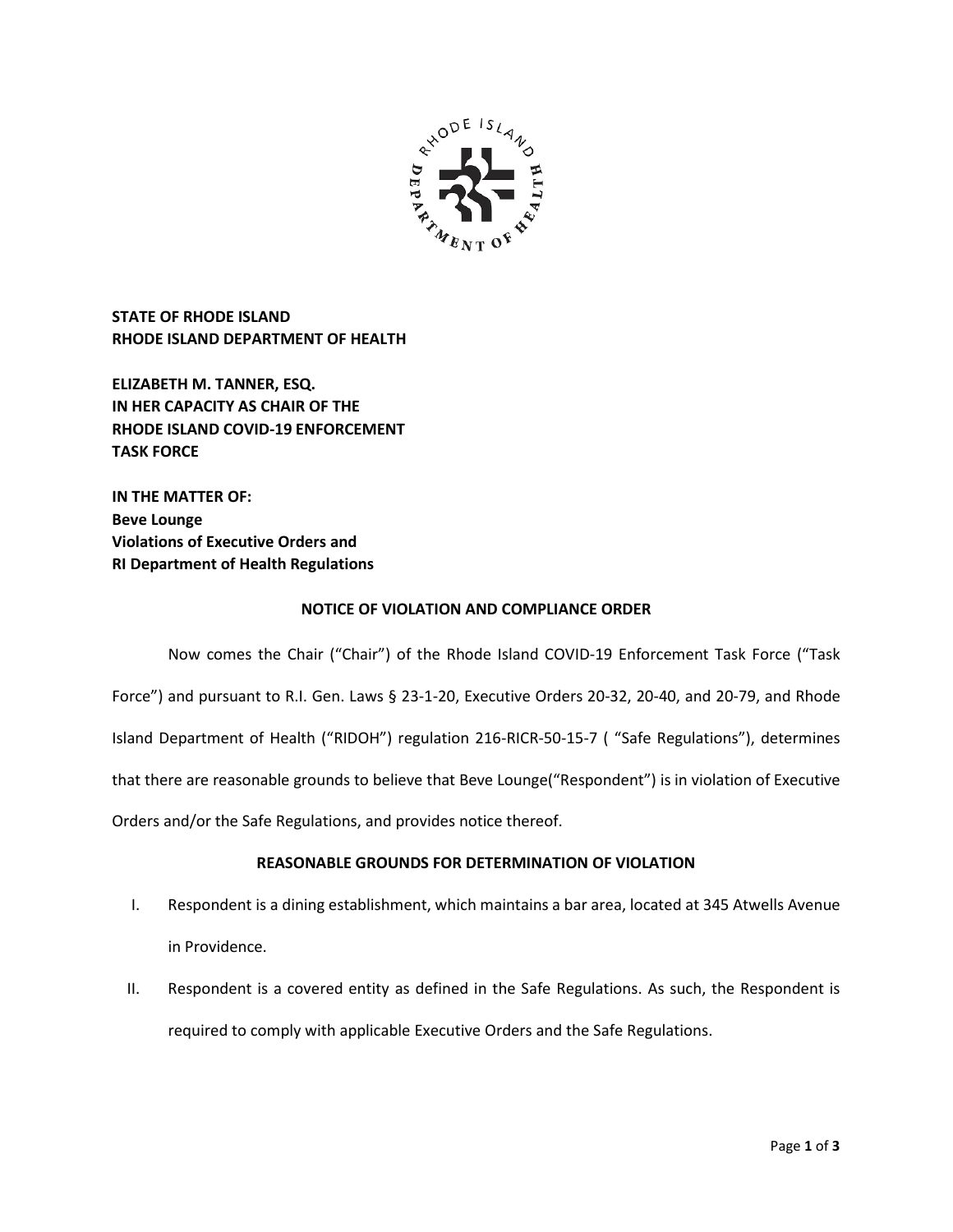- III. On or about October 10, 2020, at approximately 11:47 p.m., a Task Force inspector conducted a spot check of the Respondent to determine compliance with bar requirements. Upon entering the establishment, the inspector observed violations of the Safe Regulations as described below.
- IV. Based on the foregoing, and in the absence of any other information to rebut the allegations above, RIDOH has drawn the conclusion that the above allegations are true, and the Respondent is not in compliance with applicable Executive Orders and/or the Safe Regulations.

#### **ALLEGED VIOLATIONS**

The following alleged violations stem from the October 10, 2020 spot check.

I. Respondent is in violation of Section 7.4.1(A)(3) of the Safe Regulations, which requires all individuals in an establishment to wear cloth face coverings unless physical distancing or an exception applies and requires establishments to deny entry to any employee, who is not otherwise exempt from the requirement or who refuses to wear a cloth face covering when required. The inspector observed four (4) employees in the establishment, three (3) of which were not wearing a cloth face covering. None of the employees claimed an exception, nor were the employees able to continuously maintain physical distancing.

#### **ORDER**

It is hereby ORDERED, that on or before the tenth  $(10<sup>th</sup>)$  day from service of this Notice of Violation and Compliance Order, Respondent shall remedy the above cited violations and come into full compliance with applicable Executive Orders and Regulations, by fulfilling the conditions as set forth below:

- I. Respondent must develop and incorporate into its written control plan a strategy to prevent the violations listed above from reoccurring. Said written plan shall incorporate the following:
	- a. Respondent shall require all employees in its establishment to wear cloth face coverings unless physical distancing can be continuously maintained, or an exception applies. In accordance with Section 7.4.1(3)(a) of the Safe Regulations, Respondent shall deny access